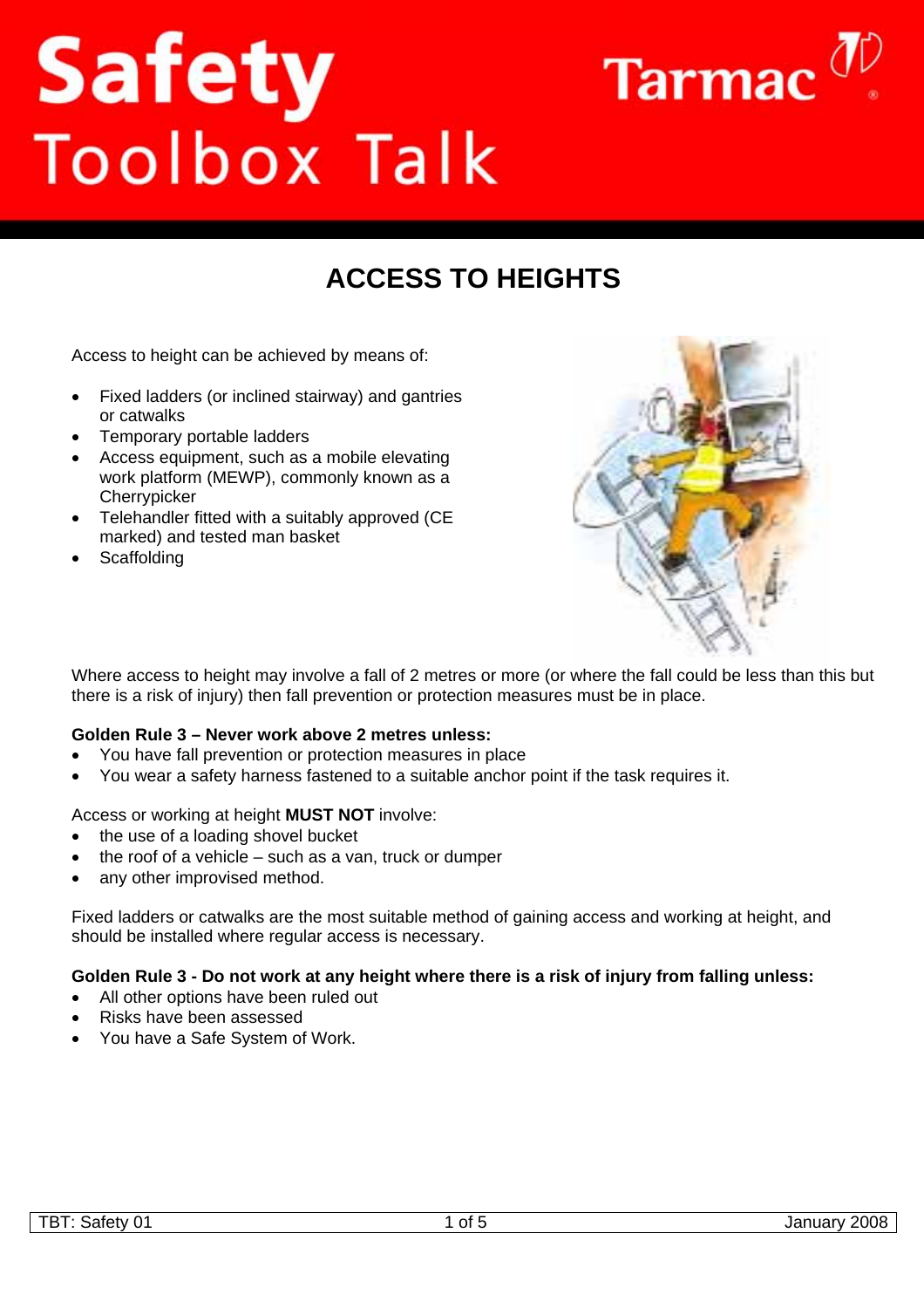# **Fixed Ladders and Catwalks**

- The fixed ladder must be fitted with hoops when the ladder extends to more than 2½ metres, **and**
- The handrail around the working area or along the platform must be of sufficient height (at least 1.1m) in height with an intermediate rail and a kickboard)
- Never lean or work outside the handrail without wearing a harness
- Never use the handrail as a step to reach inaccessible places.

#### *Guidance concerning the requirements for fixed vertical ladders, stairways, gantries and catwalks may be found in the Workplace (Health, Safety and Welfare) Regulations, 1992 and associated Guidance Notes.*

## **Temporary Portable Ladders**

Are for the purpose of gaining temporary access to a place where access is not normally required, or for inspecting an otherwise inaccessible place.

- They should not be used as a working place (the only general exception to this applies to Window Cleaners, who can use ladders to undertake their work).
- •
- When used, the portable ladder should be set up on level firm ground, either footed at the base or lashed at the top.



Ladders must not be secured by their rungs; lashings should be around the stiles, or proprietary ladder ties should be used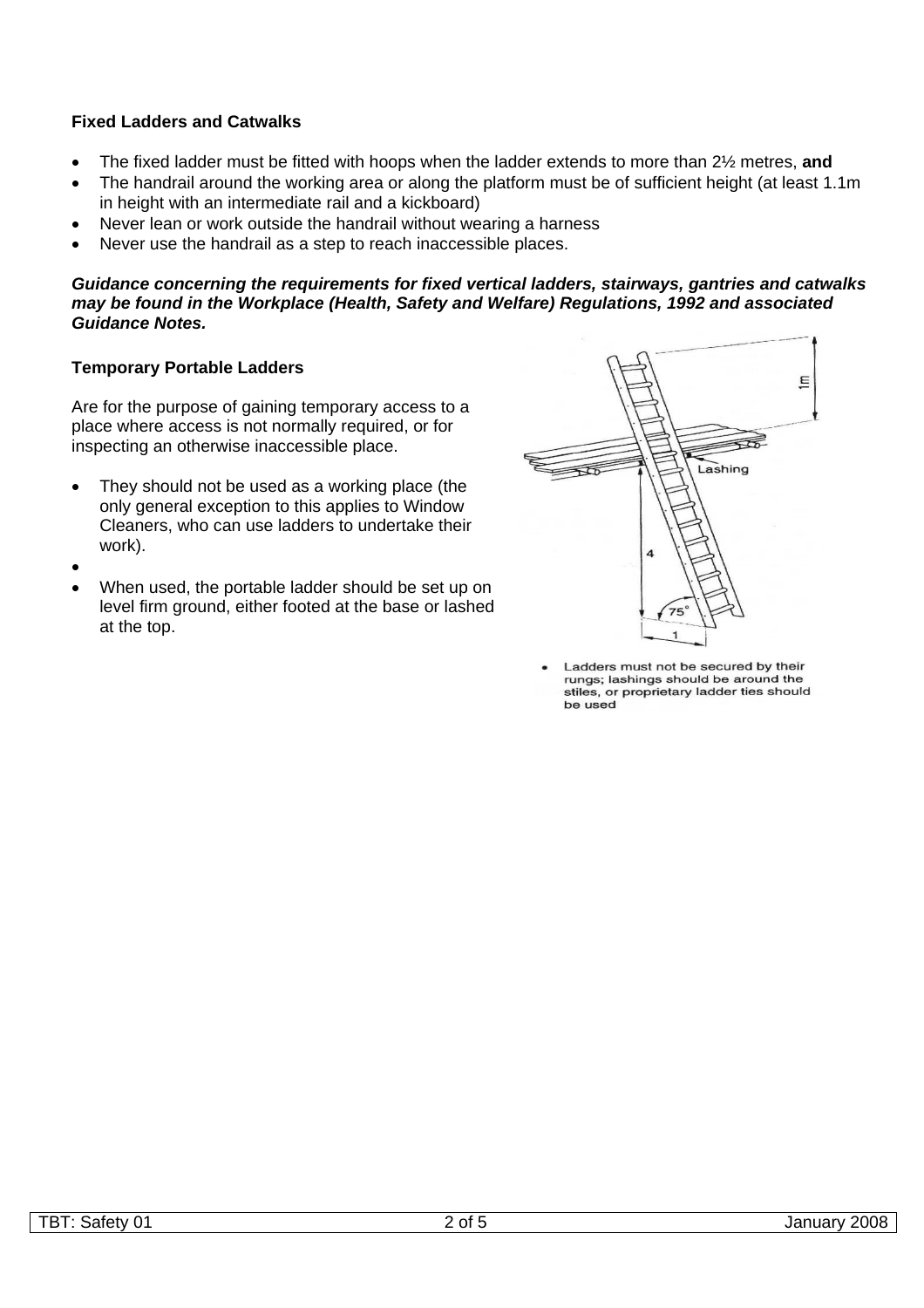# **Mobile Elevating Work Platforms (MEWPs) or 'Cherrypickers'**

Are extremely versatile devices for gaining access to height. However specific precautions must be observed, which include:

Daily or prior to use:

- The operator must be trained to operate the vehicle
- The equipment must only be used on level firm ground, unless a levelling device is fitted
- The payload of the man basket must never be exceeded
- The equipment must never be used as a crane (used to sling or suspend loads), nor must it be used to lift or raise plant when in use (such as lifting pipes), as overturning may result
- The operative(s) should be wearing and using a fall arrest device and suitable harness
- Never attach the harness to anything outside the basket
- Never operate the equipment while the basket is raised
- If overhead power lines are present then an exclusion area near the cables must be maintained, and a banksman must be employed
- Always ensure that the equipment cannot be run into by other plant when in use - create an effective barrier around the operating area
- Never use the handrail as a step, or straddle outside the basket
- The rams operating the platform must not allow the basket to drop or slew if an hydraulic leak occurs.

The platform must have been examined within the last six months.

*Further information and guidance should be obtained from the supplier, hirer or manufacturer of the equipment.*





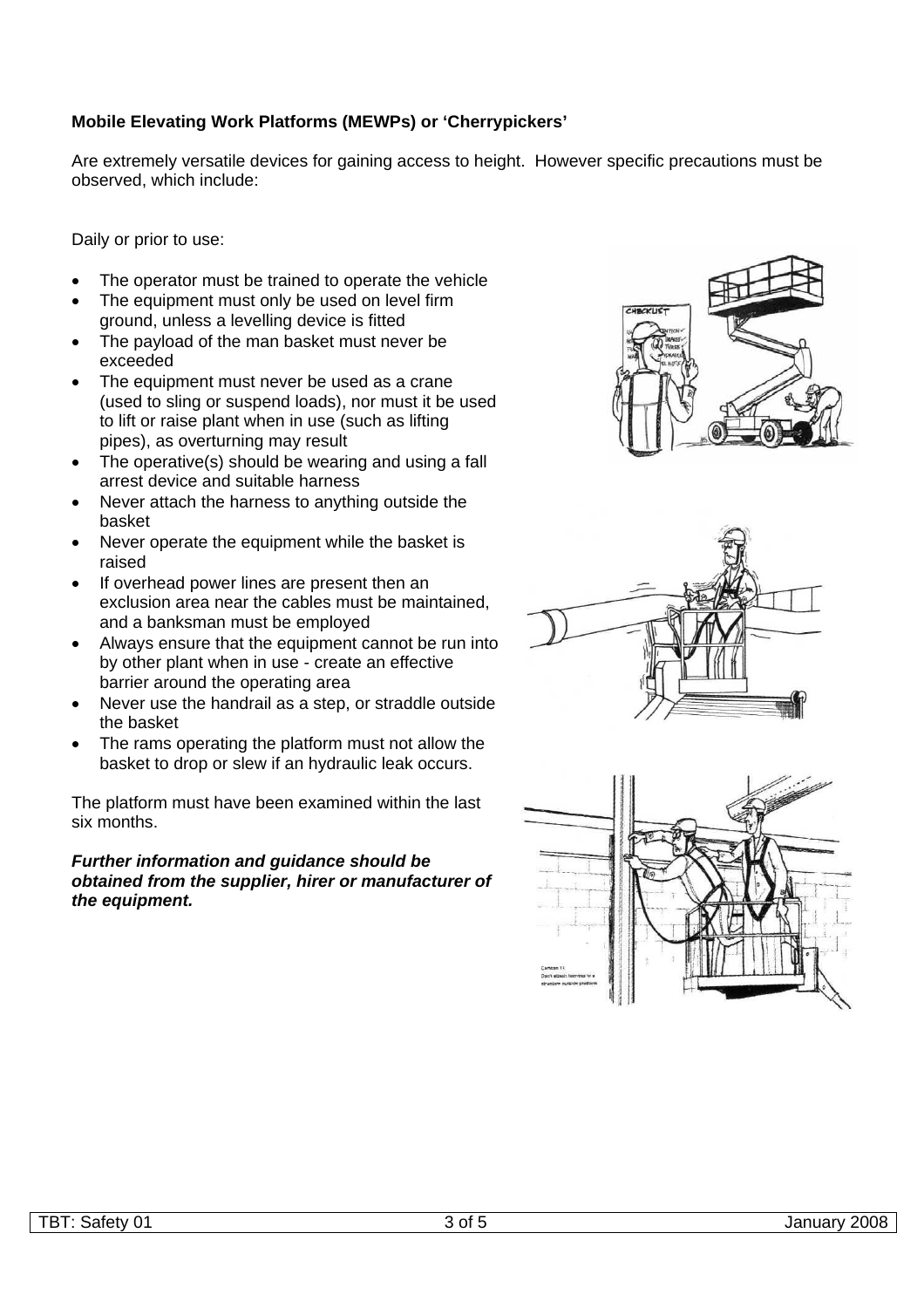**Telehandlers** fitted with a man basket require the same precautionary measures as those applied to "Cherrypickers". Additionally:

- The man basket must be positively attached to the telehandler lift boom
- The telehandler must not be moved while the basket is occupied.

The supplier/hirer or manufacturer of the telehandler must be consulted to ensure that the machine is suitable and approved for the attachment of a man basket.



Always keep a safe distance from overhead power lines.

# **Scaffolding (except portable tower scaffolds) may only be built by competent scaffold erectors.**

## **Portable tower scaffolds must:**

- Be constructed on level firm ground
- Not exceed the 4:1 ratio (height: narrowest width)
- Provide fall protection during construction
- Allow access within the tower (if overturn is likely by attaching a ladder outside)
- Be fitted with a handrail and suitable secure flooring to the working area
- Be provided with the maximum loading
- Be constructed by trained persons

# **QUESTIONS – (there may be more than one correct answer)**

|              |                                                                                                | A                                                | B                                                  | C                                           |
|--------------|------------------------------------------------------------------------------------------------|--------------------------------------------------|----------------------------------------------------|---------------------------------------------|
|              | Above what potential fall height do<br>you need prevention or protection<br>measures in place? | 1.5 metres                                       | 2.0 metres                                         | 2.5 metres                                  |
| $\mathbf{2}$ | At what height must fixed ladders<br>be fitted with hoops?                                     | 2 metres                                         | 2.5 metres                                         | 3 metres                                    |
| $\mathbf{3}$ | When should ladders and access<br>equipment be checked for obvious<br>visual defects?          | 6 monthly                                        | Weekly                                             | Before every use by<br>the user             |
| 4            | Do you always need to use a fall<br>arrest device and harness in a<br>'Cherrypicker'?          | Yes                                              | Only if you have to<br>reach outside the<br>basket | Only if you're<br>working above 2<br>metres |
| 5            | Do you need to be trained to erect a<br>portable tower scaffold?                               | $No - just follow$<br>supplier's<br>instructions | Depends on the<br>final height of the<br>tower     | Yes - always                                |